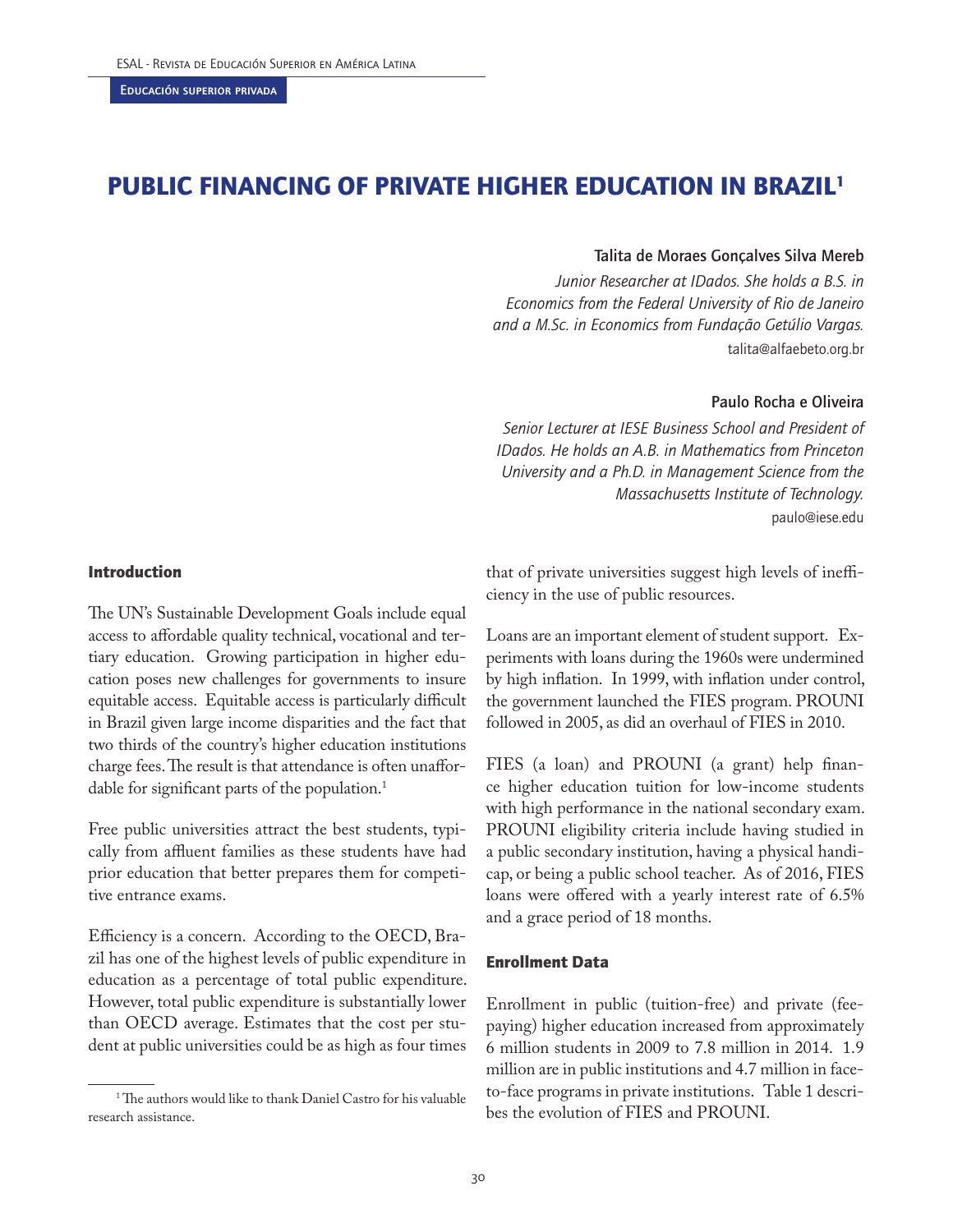| Year                                                  | <b>FIES</b><br>contract only | % of total | <b>PROUNI</b><br>scholarship only | % of total | FIES and/<br>or PROUNI | % of total | <b>Total Student</b><br>enrollment |  |
|-------------------------------------------------------|------------------------------|------------|-----------------------------------|------------|------------------------|------------|------------------------------------|--|
| 2009                                                  | 17.835                       | $1\%$      | 97,787                            | 8%         | 116.647                | 9%         | 1,261,815                          |  |
| 2010                                                  | 31,743                       | 2%         | 89,443                            | 7%         | 123,511                | 9%         | 1,366,191                          |  |
| 2011                                                  | 65,739                       | 5%         | 99,438                            | 7%         | 169,031                | 12%        | 1,458,463                          |  |
| 2012                                                  | 206.249                      | 12%        | 102,856                           | 6%         | 313.779                | 18%        | 1,705,086                          |  |
| 2013                                                  | 356,332                      | 21%        | 98.309                            | 6%         | 458,704                | 26%        | 1,732,605                          |  |
| 2014                                                  | 544,855                      | 29%        | 129,235                           | 7%         | 681,465                | 36%        | 1,878,483                          |  |
| Table created by the authors with data from INEP/MEC. |                              |            |                                   |            |                        |            |                                    |  |

Table 1. Total initial enrollment, FIES contracts and PROUNI scholarships in face-to-face, private higher education courses.

The total number of students in the FIES and/or PROUNI programs increased from 116,647 in 2009 to 681,465 in 2014 with a subsequent impact on private university enrollment— 9% to 36% during this period.

Figure 1 presents the distribution of FIES loans for freshmen and upperclassmen. Note the progressive increase in the proportion of freshmen between 2009 and 2012, that stabilized near 40%.



Figure 1. Percentage of freshmen and upperclassmen with FIES loans from 2009 to 2014.

## **Effectiveness**

Figure 2 compares academic performance of FIES and PROUNI students with Public Federal University students. PROUNI performance is close to Federal, with FIES closely behind. Despite differences in socioeconomic level, the performance of FIES and PROUNI students is not substantially different, suggesting that helping students from low-income families attend university is a positive factor in promoting equity.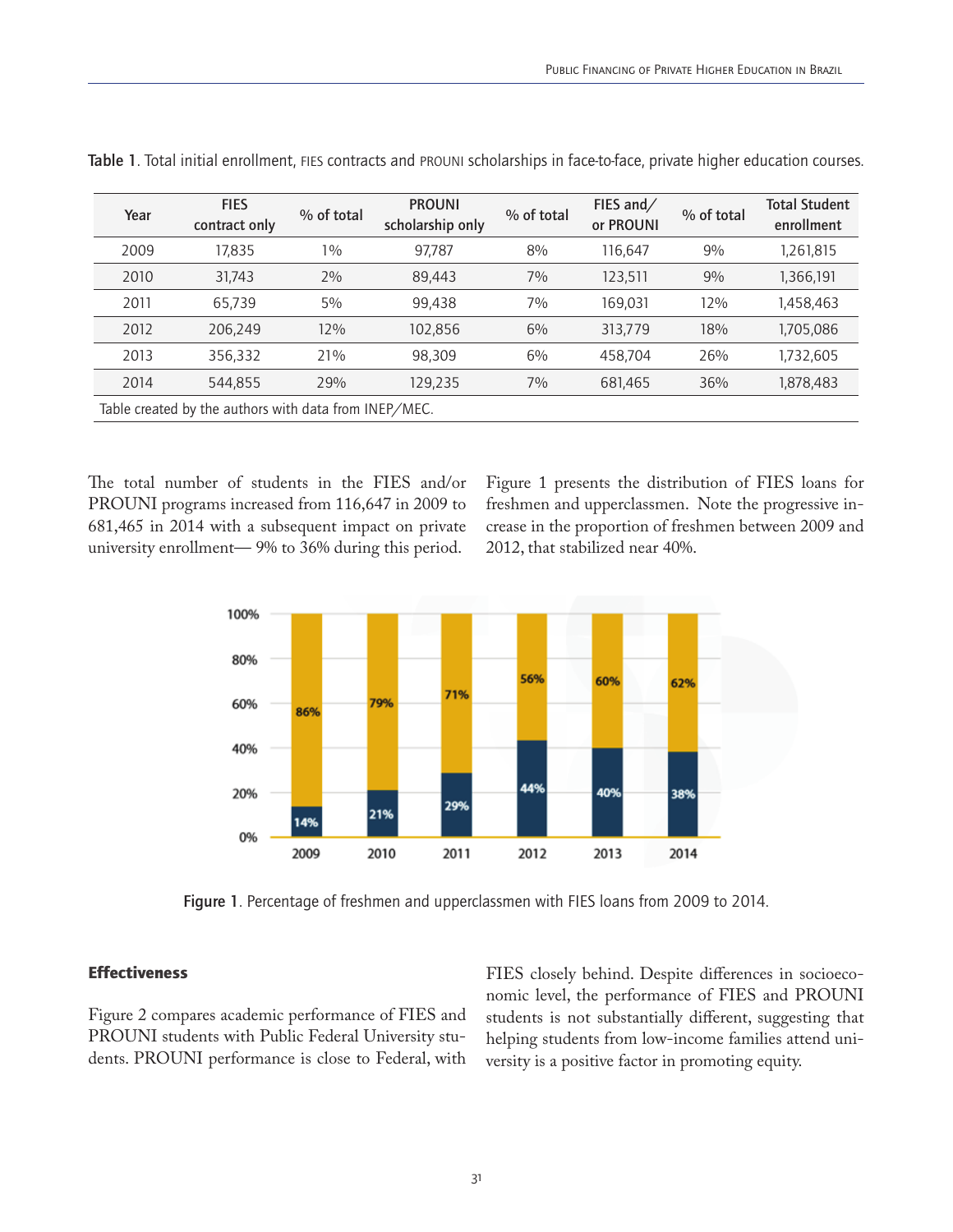

Figure created by the authors with data from INEP/MEC.

Figure 2. Comparative analysis of ENADE (National Student Performance Exam) scores of students in Public Federal Universities with FIES and PROUNI students

Distribution of program beneficiaries by area of study varies is in part determined by government priorities. Table 2 lists the 9 areas with the highest number of FIES and PROUNI contracts and shows that in all cases the rates of return are sufficient to pay the loans. Yet, FIES default rate as of June 2016 was 46%, indicating problems with recovery efforts.

| Subject area                                          | Average course<br>duration (years) | Average monthly salary<br>during amortization<br>period (R\$) | <b>Estimated monthly</b><br>payment<br>(in R\$, at 6.5% p.a.) | Payment/salary<br>(at 6.5% p.a.) |  |  |
|-------------------------------------------------------|------------------------------------|---------------------------------------------------------------|---------------------------------------------------------------|----------------------------------|--|--|
| Management                                            | 4                                  | 1,878.00                                                      | 423.00                                                        | 0.23                             |  |  |
| Law                                                   | 5                                  | 11,096.83                                                     | 477.38                                                        | 0.04                             |  |  |
| Pedagogy                                              | 4                                  | 3,649.95                                                      | 423.00                                                        | 0.12                             |  |  |
| Accounting                                            | $\overline{4}$                     | 5,155.84                                                      | 423.00                                                        | 0.08                             |  |  |
| Civil Engineering                                     | 5                                  | 8,514.25                                                      | 477.38                                                        | 0.06                             |  |  |
| Nursing                                               | $\overline{4}$                     | 4,624.57                                                      | 423.00                                                        | 0.09                             |  |  |
| Psychology                                            | 5                                  | 3,849.87                                                      | 477.38                                                        | 0.12                             |  |  |
| Physical Education                                    | $\overline{4}$                     | 3,950.66                                                      | 423.00                                                        | 0.11                             |  |  |
| Physical Therapy                                      | $\overline{4}$                     | 4,025.08                                                      | 423.00                                                        | 0.11                             |  |  |
| Table created by the authors with data from RAIS/MTE. |                                    |                                                               |                                                               |                                  |  |  |